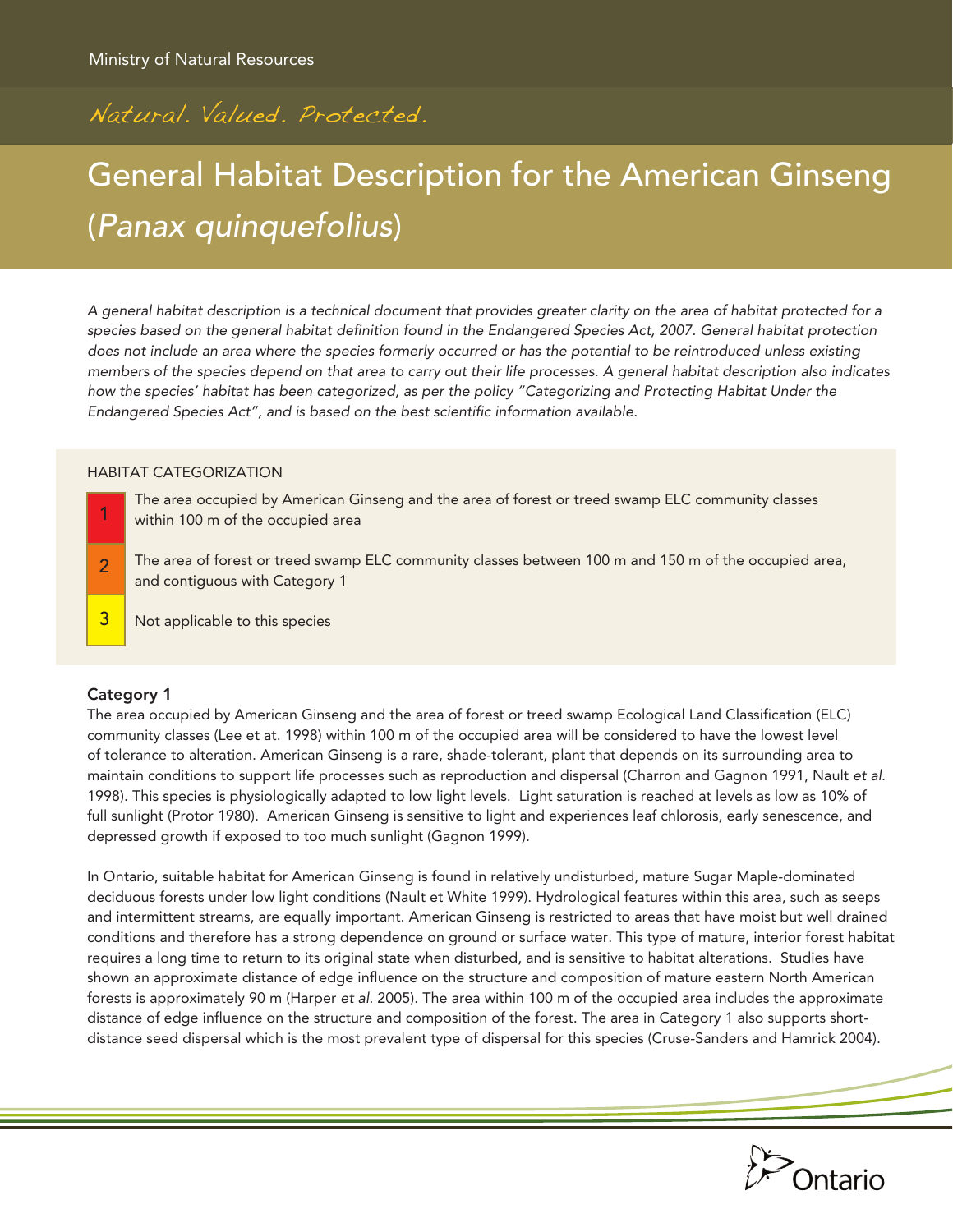# Category 2

The area of forest or treed swamp ELC community classes between 100 m and 150 m of the area occupied by American Ginseng, and contiguous with Category 1 is included in Category 2 and will be considered to have a moderate level of tolerance to alteration. This area is adjacent to, and also helps maintain the function of, Category 1 habitat, including the moisture conditions. It also helps reduce the impact of edge effects and the probability of invasion by non-native species into Category 1 (Harper *et al*. 2005).

This area also supports longer-distance dispersal which helps maintain genetic connectivity which is important for the species. Although long-distance dispersal is not as prevalent as short-term dispersal, even occasional long-distance dispersal between established populations could markedly affect out-crossing rates, increase genetic diversity and adaptive ability (Anderson *et al*. 2002, Cruse-Sanders and Hamrick 2004, Hill and Frise 2011).

# Category 3

Not applicable to this species.

### Activities in American Ginseng habitat

Activities in general habitat can continue as long as the *function of these areas for the species is maintained and individuals of the species are not killed, harmed, or harassed*.

*Generally compatible:*

- Hiking and non-motorized vehicle use on existing recreational trails.
- Maintenance or repair to an existing residence or structure.
- **n** Removal of invasive plant species in accordance with best management practices.

#### *Generally not compatible*\**:*

- Activities that reduce canopy cover or understory vegetation, resulting in altered light levels, soil moisture, or soil compaction.
- Alterations to drainage that result in long-term or permanent alteration of soil moisture within habitat.
- If you are considering an activity that may not be compatible with general habitat, please contact your local MNR office for more information.

#### Key terms:

■ Community Class: Ecological Land Classification (ELC) Community Classes are groups of similar community series that share common ecological patterns and processes, as described in the document entitled Ecological Land Classification for Southern Ontario: First Approximation and its Application, dated September, 1998 and published by the Ontario Ministry of Natural Resources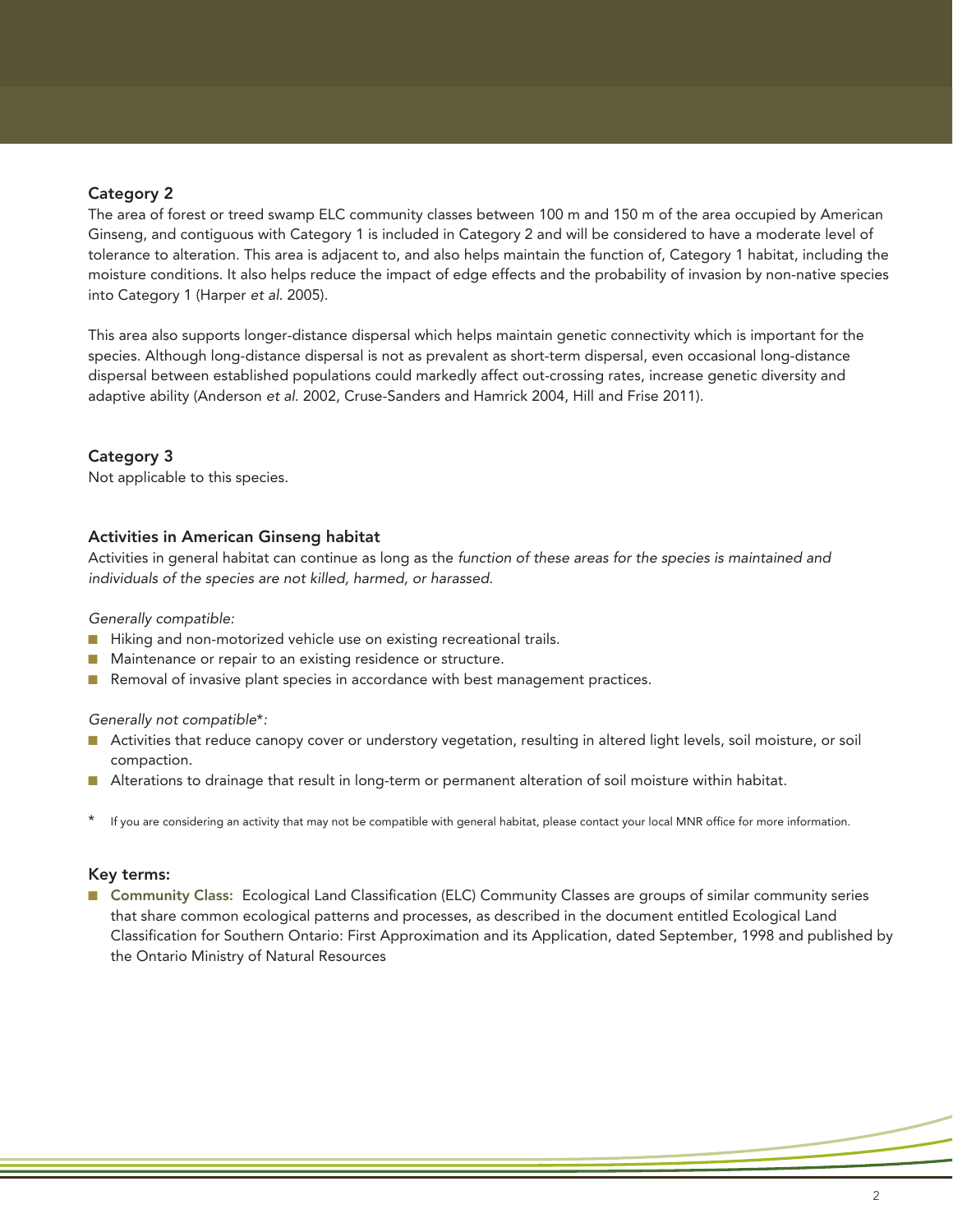Sample application of the general habitat protection for American Ginseng